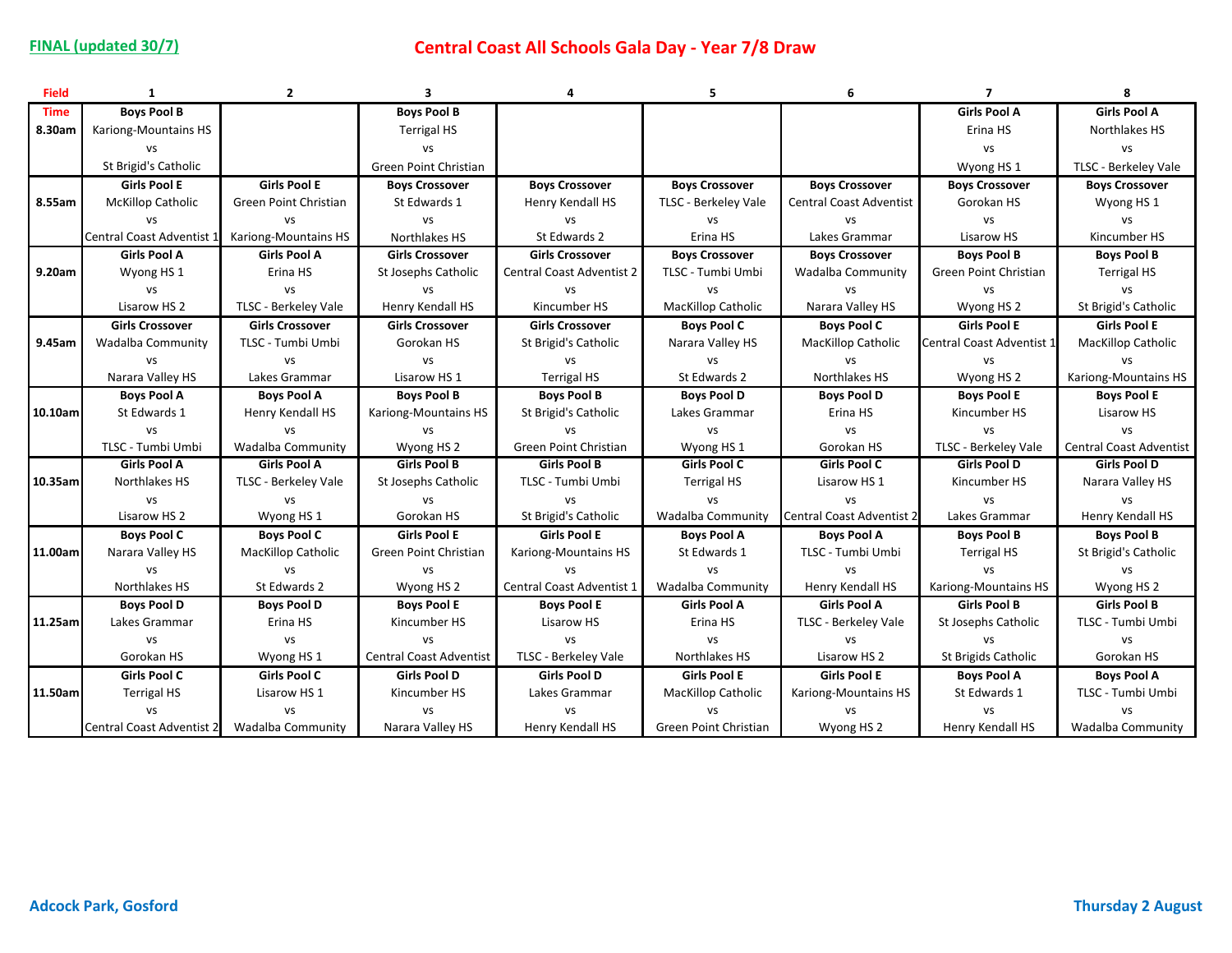## **FINAL (updated 30/7) Central Coast All Schools Gala Day - Year 7/8 Draw**

| <b>Field</b>       | 1                      | $\overline{2}$      | 3                         | $\Delta$           | 5                    | 6                  | 7                         | 8                                |
|--------------------|------------------------|---------------------|---------------------------|--------------------|----------------------|--------------------|---------------------------|----------------------------------|
|                    | <b>Boys Pool B</b>     | <b>Boys Pool B</b>  | <b>Boys Pool C</b>        | <b>Boys Pool C</b> | <b>Boys Pool D</b>   | <b>Boys Pool D</b> | <b>Boys Pool E</b>        | <b>Boys Pool E</b>               |
| 12.15pm            | Kariong-Mountains HS   | <b>Terrigal HS</b>  | Narara Valley HS          | St Edwards 2       | Lakes Grammar        | Wyong HS 1         | Kincumber HS              | TLSC - Berkeley Vale             |
|                    | <b>VS</b>              | VS                  | <b>VS</b>                 | VS                 | VS                   | vs                 | <b>VS</b>                 | <b>VS</b>                        |
|                    | Green Point Christian  | Wyong HS 2          | <b>MacKillop Catholic</b> | Northlakes HS      | Erina HS             | Gorokan HS         | Lisarow HS                | <b>Central Coast Adventist</b>   |
|                    | <b>Girls Pool A</b>    | <b>Girls Pool A</b> | <b>Girls Pool B</b>       |                    | <b>Girls Pool B</b>  |                    | Girls Pool C              | Girls Pool C                     |
| 12.40pm            | Northlakes HS          | Erina HS            | St Josephs Catholic       |                    | Gorokan HS           |                    | <b>Terrigal HS</b>        | <b>Wadalba Community</b>         |
|                    | <b>VS</b>              | <b>VS</b>           | VS                        |                    | <b>VS</b>            |                    | VS                        | <b>VS</b>                        |
|                    | Wyong HS <sub>1</sub>  | Lisarow HS 2        | TLSC - Tumbi Umbi         |                    | St Brigid's Catholic |                    | Lisarow HS 1              | <b>Central Coast Adventist 2</b> |
|                    | <b>Girls Pool D</b>    |                     | <b>Girls Pool D</b>       |                    |                      |                    | <b>Girls Pool E</b>       | <b>Girls Pool E</b>              |
| 1.05pm             | Kincumber HS           |                     | Lakes Grammar             |                    |                      |                    | Green Point Christian     | <b>MacKillop Catholic</b>        |
|                    | vs                     |                     | <b>VS</b>                 |                    |                      |                    | <b>VS</b>                 | VS                               |
|                    | Henry Kendall HS       |                     | Narara Valley HS          |                    |                      |                    | Central Coast Adventist 1 | Wyong HS 2                       |
|                    | <b>Boys Quarter 1</b>  |                     | <b>Boys Quarter 2</b>     |                    |                      |                    | <b>Boys Quarter 3</b>     | <b>Boys Quarter 4</b>            |
| 1.30 <sub>pm</sub> | Winner Pool A          |                     | Winner Pool B             |                    |                      |                    | Winner Pool C             | Winner Pool D                    |
|                    | vs                     |                     | <b>VS</b>                 |                    |                      |                    | <b>VS</b>                 | vs                               |
|                    | 3rd Next Best Ranked   |                     | 2nd Next Best Ranked      |                    |                      |                    | 1st Next Best Ranked      | Winner Pool E                    |
|                    | <b>Girls Quarter 1</b> |                     | <b>Girls Quarter 2</b>    |                    |                      |                    | <b>Girls Quarter 3</b>    | <b>Girls Quarter 4</b>           |
| 1.55pm             | Winner Pool A          |                     | Winner Pool B             |                    |                      |                    | Winner Pool C             | Winner Pool D                    |
|                    | <b>VS</b>              |                     | vs                        |                    |                      |                    | VS                        | vs                               |
|                    | 3rd Next Best Ranked   |                     | 2nd Next Best Ranked      |                    |                      |                    | 1st Next Best Ranked      | Winner Pool E                    |
|                    | <b>Boys Semi 1</b>     |                     | <b>Boys Semi 2</b>        |                    |                      |                    | Girls Semi 1              | Girls Semi 2                     |
| 2.30pm             | Winner QF1             |                     | Winner QF2                |                    |                      |                    | Winner QF1                | Winner QF2                       |
|                    | vs                     |                     | vs                        |                    |                      |                    | VS                        | vs                               |
|                    | Winner QF4             |                     | Winner QF3                |                    |                      |                    | Winner QF4                | Winner QF3                       |
|                    |                        |                     |                           |                    |                      |                    | <b>Boys Final</b>         | <b>Girls Final</b>               |
| 3.00 <sub>pm</sub> |                        |                     |                           |                    |                      |                    | Winner Semi 1             | Winner Semi 1                    |
|                    |                        |                     |                           |                    |                      |                    | <b>VS</b>                 | vs                               |
|                    |                        |                     |                           |                    |                      |                    | Winner Semi 2             | Winner Semi 2                    |

**<> Games are 22mins in duration with 3 minute turnaround between games**

**<> Be ready 10min before your timeslot**

**<> All teams to be registered 30min prior to each timeslot**